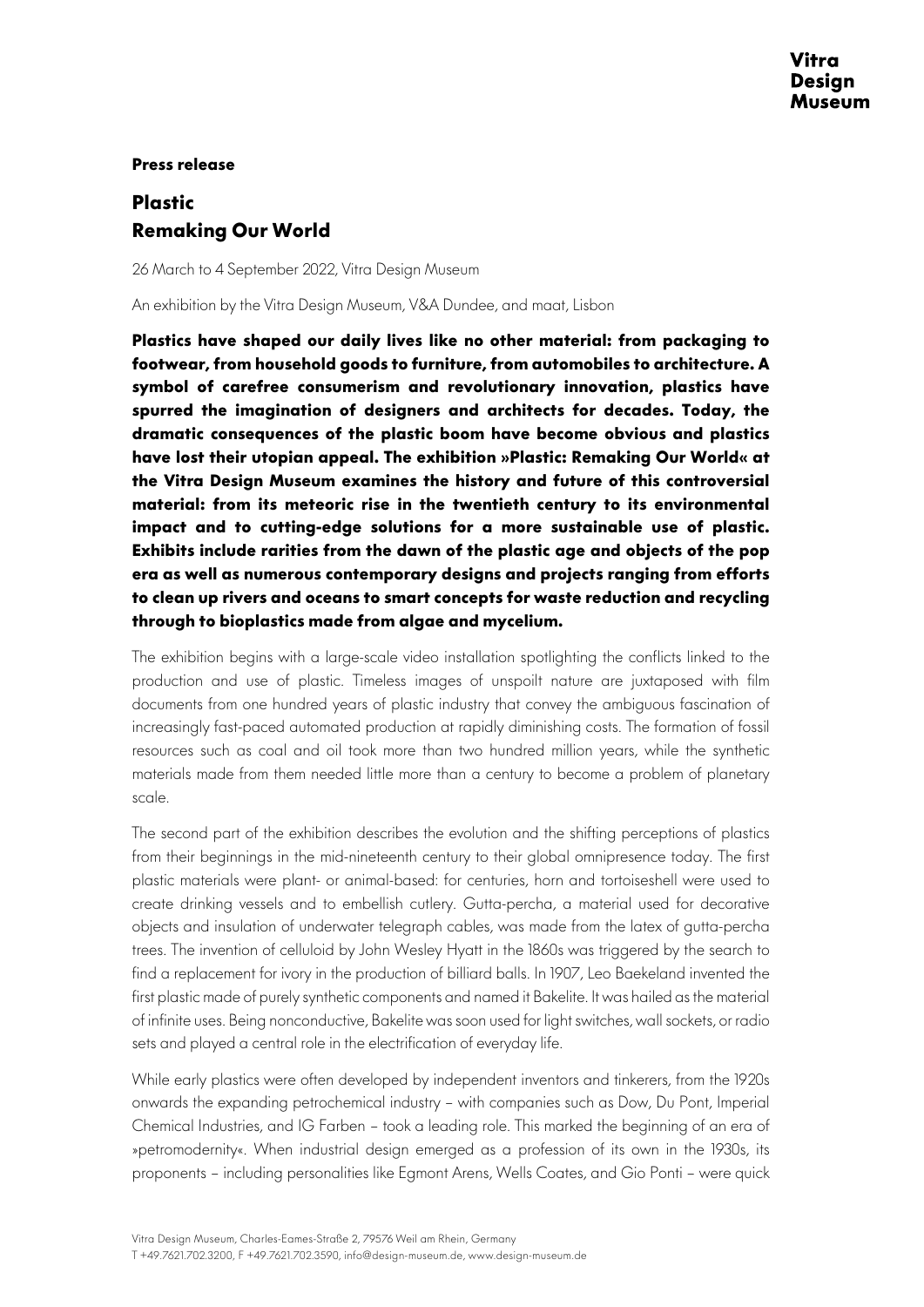to embrace the possibilities of the new materials. Further developments in the field of plastics were catalysed by the Second World War, which led to materials like Plexiglas for aircraft canopies or Nylon for parachutes being processed on a large scale. Post-1945, these materials were promoted for new, domestic uses such as plastic cups and plates, Tupperware, toys like Lego or the Barbie doll, and easy-to-clean vinyl surfaces. Architects began to discover plastics as a building material and in 1957 Monsanto installed the all-plastic »House of the Future« at Disneyland.

A few years later, a growing fascination with space flight shifted the focus to plastic's utopian potential, which was reflected in futurist shapes and new interior design concepts: Eero Aarnio created the »Ball Chair« (1963) as a private space capsule, Gino Sarfatti paid homage to the space race with his »Moon Lamp« (1969), and the »Toot-a-Loop« (1971), a plastic bracelet with a built-in radio, became one of the first wearables. In the 1960s, based on the notion of convenience and fuelled by the packaging industry, the idea of single-use plastics was introduced and a new throwaway culture began to spread. The oil crisis in 1973 meant lower supplies and higher prices for the resource from which most plastics were made, but it had little long-term effect on the plastic boom. While global plastic production soon picked up again, strategies for reducing plastic waste were slow to emerge. In the 1990s, designers like Jane Atfield, Bär + Knell, and Enzo Mari were among the first to work with recycled plastics.

Today, plastics are globally omnipresent and an intricate part of our lives. Like no other, the human health sector exemplifies the plastic paradox – its positive, sometimes lifesaving qualities as well as its negative, even life-threatening impacts. The issues arising from the plastic boom have etched themselves in our collective consciousness: from microplastic in the soil, in the oceans, and in our bodies to mountains of packaging waste that are often disposed of or burnt – with immense ecological consequences on a global scale.

How can we overcome the global plastic waste crisis? And what role can design – alongside industry, consumers, and politics – play in the process? These are some fundamental questions addressed in the final part of the exhibition. It presents projects like »The Ocean Clean Up«, »Everwave«, or »The Great Bubble Barrier«, which were developed to filter plastic waste from rivers and oceans. But it is obvious that an effective reduction of plastic waste must begin at a much earlier point. Reducing packaging and single-use products requires a circular design approach that takes account of an object's entire life cycle. An example for this is the »Rex Chair« (2011/2021) designed by Ineke Hans, which can be returned to the manufacturer for repairs or recycling. Meanwhile, the ordinary plastic drinking bottle serves as a case study to show that reducing the high quantity of single-use plastic requires a combination of infrastructures – in this case, deposit-return schemes, adapted production facilities, and alternatives such as drinking fountains.

An exhibition satellite in the Vitra Design Museum Gallery focuses on recycling and offers an interactive space where visitors can learn about different types of plastic and recycling systems. It is centred around the »Precious Plastic« project initiated by Dave Hakkens in 2013, which illustrates how plastic waste can be turned into a valuable resource. Another example for design's potential to raise awareness and foster changes in legislation is the »FlipFlopi« project founded in Kenya. There a traditional sailing boat, a dhow, was built from recycled plastic and now sails the ocean to educate about the plastic problem.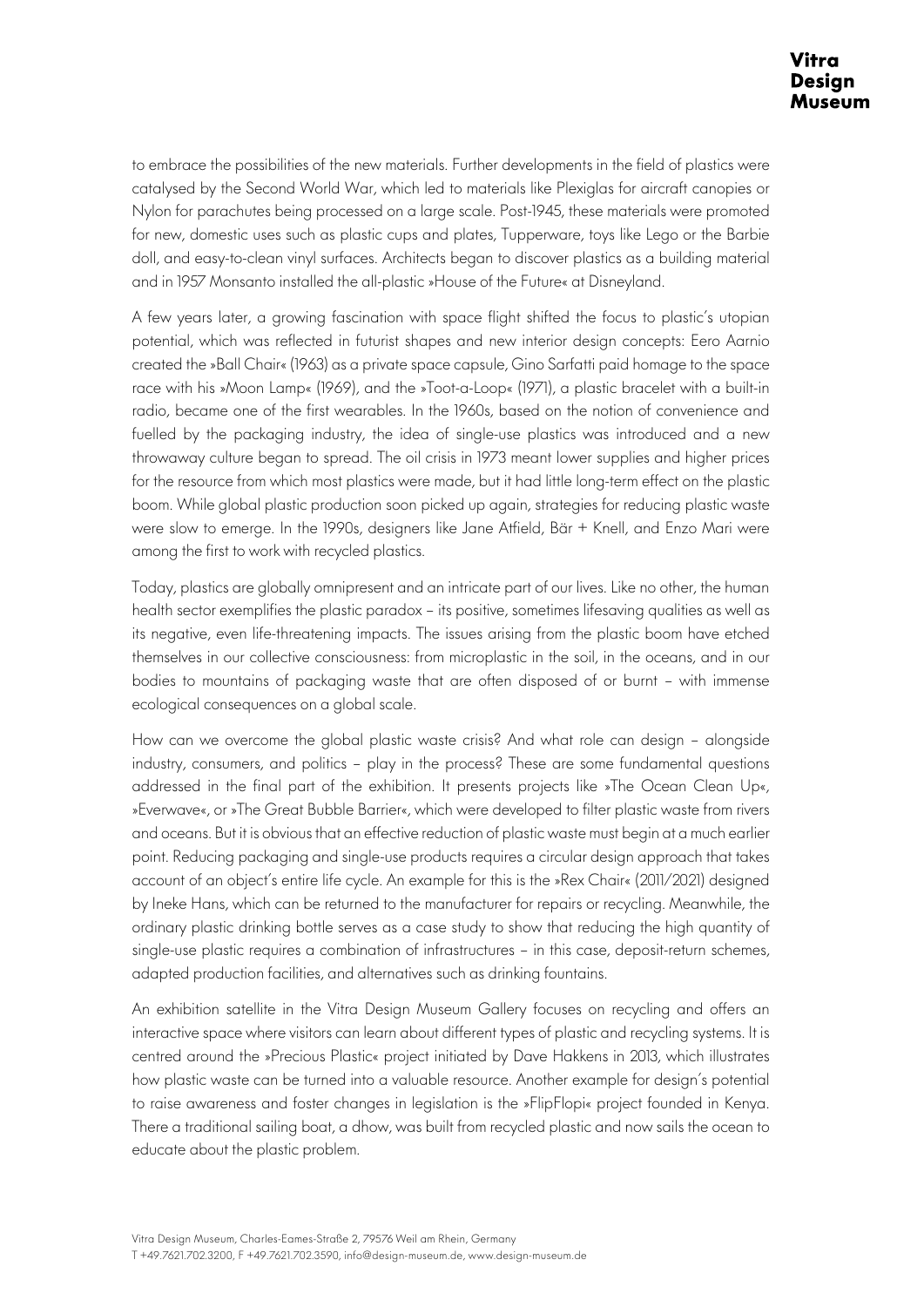In recent years, many scientists and designers have started exploring materials that are based on renewable rather than fossil resources and often referred to as bioplastics. The exhibition presents a 2022 remake of Peter Ghyczy's »Garden Egg« (1967) made by Dutch designer duo Klarenbeek & Dros using 3D printed algae-based plastics. Among a variety of other projects, the British start-up Shellworks harnesses microorganisms to create bioplastic, while the University of Portsmouth and ETH Zurich are testing or developing enzymes for plastic degradation.

As a whole, the exhibition »Plastic: Remaking Our World« offers a critical and differentiated reassessment of plastic in today's world. Interviews with designers, scientists, and activists underline the importance of an interdisciplinary approach in which politics, industry, science, and design collaborate closely to tackle the plastic problem. While it is true that each of us is a catalyst for change, there will be no simple remedy to this issue. For this reason, the exhibition aims to address the bigger picture of plastic and its complex role in our world: by analysing how we came to be so dependent on it, by reassessing where the use of plastic is essential and where it can be reduced or replaced, and by reimagining possible futures for this contested material.

After its presentation at the Vitra Design Museum in Weil am Rhein (26.03.2022 – 04.09.2022), the show will travel to V&A Dundee (29.10.2022 – 05.02.2023) and maat, Lisbon (spring 2023).

The exhibition will be accompanied by a comprehensive publication including several essays, reprints of key texts about the history of plastic, numerous infographics, and conversations with Jane Atfield, Dianna Cohen, Rolf Fehlbaum, John McGeehan, Klarenbeek & Dros, Shellworks, and others. Softcover with flaps, 19.5 x 26.5 cm, 256 pages; ca. 180 illustrations, ISBN 978-3-945852-47-7 (English), €49.90

»Plastic: Remaking Our World« is an exhibition by the Vitra Design Museum, V&A Dundee and maat, Lisbon